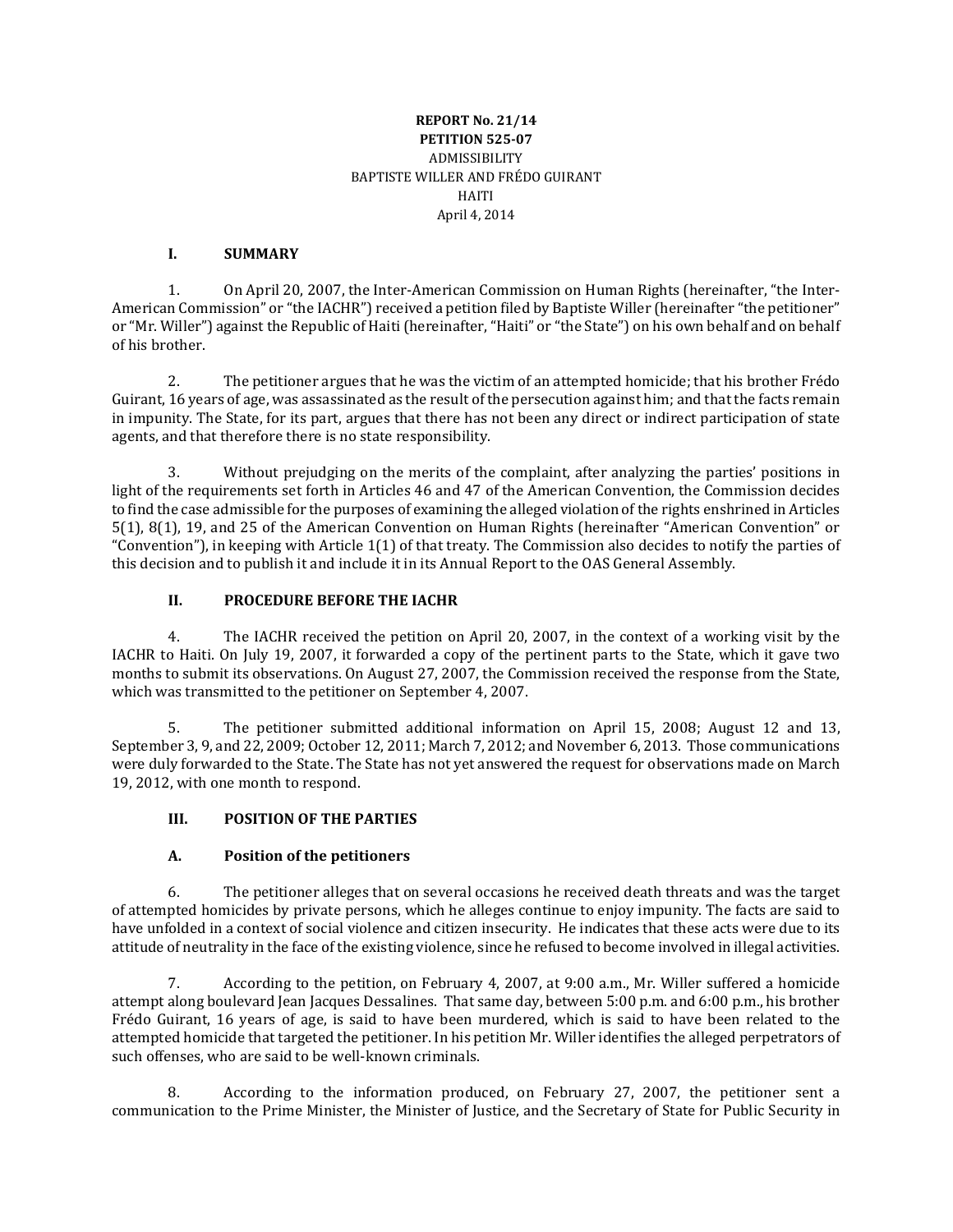which he reported what had happened, indicated that his life and that of his family was in danger, and requested judicial assistance. According to what was indicated by the petitioner in various communications, that request was never answered. The petitioner indicates that the Prime Minister is the highest authority of the Superior Council of the National Police.

9. The petitioner also refers to a series of events that occurred from 2007 to 2009 said to be related to the attempted homicide. As indicated, he alleges having suffered another attempted homicide on March 9, 2007, at 11:00 a.m. at the place of his business. After these events he is said to have abandoned his house and his business out of fear. In addition, on March 22, 2007, a person with characteristics very similar to his and with the same name is said to have been assassinated in Décaillette. According to the petitioner, this person was assassinated by mistake, as he – the petitioner – was the real target. Moreover, he alleges that on August 28, 2008 his house was robbed. He indicates that the police indicated that nothing could be done due to the lack of patrols. Finally, Mr. Willer alleges that he was pursued by a group of unknown persons in the street on August 26, 2009, but that he was able to escape.

10. The petitioner indicates that in recent years his health has deteriorated. In early 2009 a medical diagnosis had concluded that Mr. Willer suffers from neurasthenia, so he began to receive psychological treatment. In his last communication he indicates that he has two lumbar hernias which, he said, need to be operated on, but that he doesn't have the resources needed to have the surgery. He alleges that he has sought assistance from the Ministry of Public Health and the Ministry of Social Affairs, but that he did not receive a response. The petitioner is asking the IACHR for justice and reparations.

# **B. Position of the State**

11. In its answer the State indicates that the Ministry of Foreign Relations forwarded the petition to the Ministry of Justice and Public Security so that it might act accordingly.

12. In that note the State briefly refers to the merits and indicates that "no element in the record shows that a state agent is implicated in the attempted homicides perpetrated against Mr. Baptiste, or that the persons that he has identified as accomplices are being protected or aided and abetted by the Haitian authorities." The State also indicates that "one of the alleged perpetrators is being actively sought by the Police and is the subject of a television spot in which the population is asked to collaborate with the judicial authorities to secure his arrest."

13. No additional observations have been received from the State as of the date of the adoption of this report.

# **IV. ANALYSIS ON COMPETENCE AND ADMISSIBILITY**

## **A. Competence**

14. The petitioner is authorized, in principle, by Article 44 of the American Convention to submit petitions to the Commission. The petition notes as the alleged victim a physical person with respect to whom the State of Haiti undertook to respect and ensure the rights enshrined in the American Convention. As regards the State, the Commission notes that Haiti has been a state party to the American Convention since September 27, 1977, the date on which it deposited its instrument of ratification. Therefore, the Commission is competent *ratione personae* to examine the petition. In addition, the Commission is competent *ratione loci* to hear the petition, insofar as it alleges violations of rights protected in the American Convention said to have occurred in the territory of Haiti, a state party to that treaty.

15. The Commission is competent *ratione temporis* insofar as the obligation to respect and ensure the rights protected in the American Convention was already in force for the State on the date the facts alleged in the petition are said to have occurred. Finally, the Commission is competent *ratione materiae* because the petition alleges posible violations of human rights protected by the American Convention.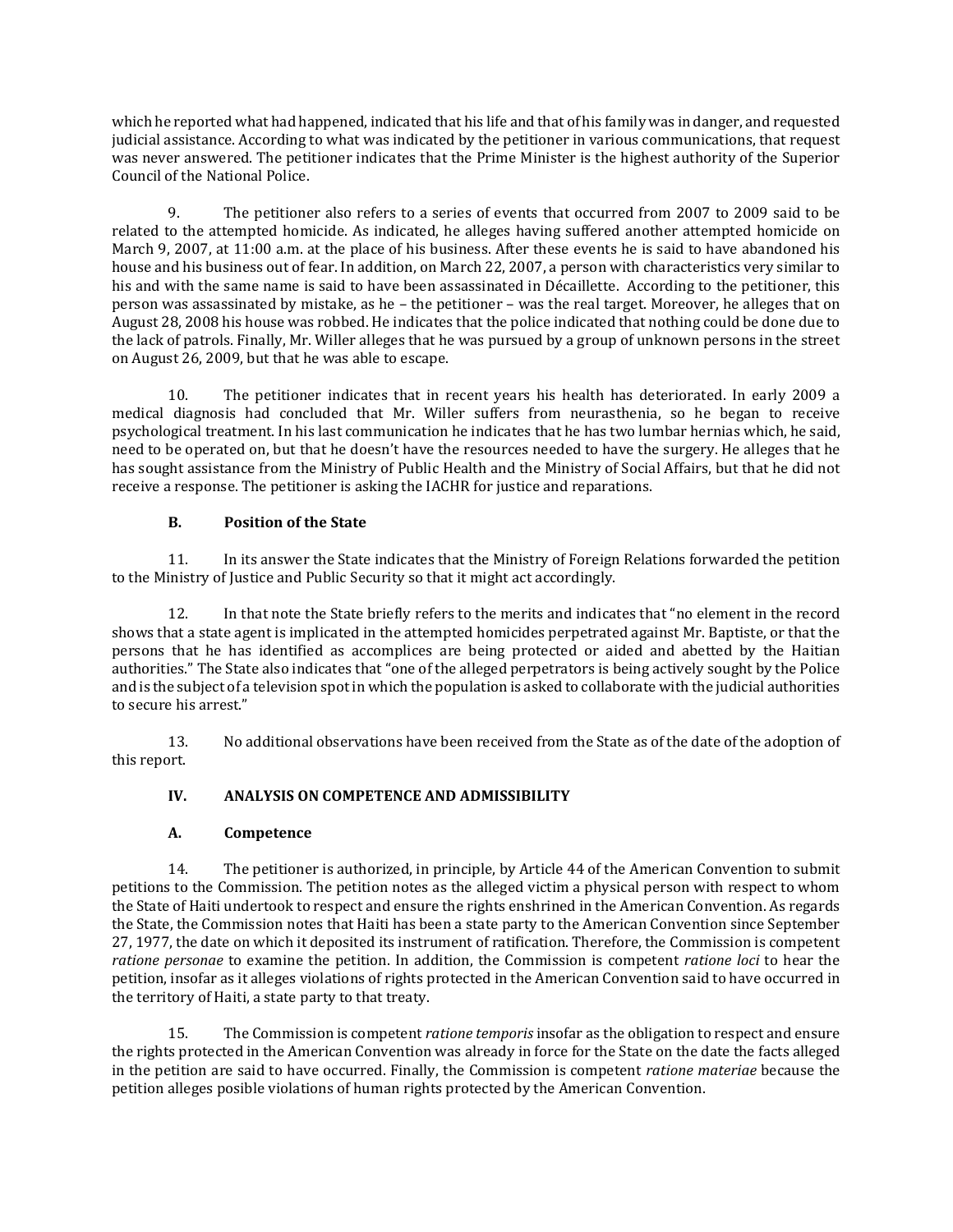# **B. Admissibility Requirements**

# **1. Exhaustion of domestic remedies**

16. Article 46(1)(a) of the American Convention requires the prior exhaustion of remedies available in the domestic jurisdiction in keeping with generally recognized principles of international law, as a requirement for admitting claims alleging violation of the American Convention. The purpose of this requirement is to enable the national authorities to take cognizance of the alleged violation of a protected right and, if appropriate, to resolve it before it is taken up by an international body.

17. Article 46(2) of the Convention provides that the requirement to exhaust domestic remedies is not applicable when (i) the domestic legislation of the state in question does not have due process of law for protecting the right or rights allegedly violated; (ii) the persons whose rights were allegedly violated have not been allowed access to domestic remedies, or have been kept from exhausting them; or (iii) there is an unwarranted delay in the decision on such remedies.

18. The petitioner alleges that the authorities have not answered his request for judicial assistance. The State indicates that one of the alleged perpetrators of the facts is being actively sought by the police.

19. As appears from the record of this case, on February 27, 2007, the petitioner sent a communication to the Prime Minister, the Minister of Justice, and the Secretary of State for Public Security indicating that on February 7, 2007, he had been the victim of an attempted homicide, that on the same day his 16-year-old brother had been assassinated, and that both he and his family were in danger.

20. The Inter-American Commission has established that in cases such as the instant case, which involve crimes that must be investigated and prosecuted at the initiative of the authorities, "the State has the obligation to promote and give impetus to the criminal process, and that in such cases, this is the suitable way to clarify the facts, prosecute those responsible, and establish the appropriate criminal sanctions, as well as to pave the way for other forms of reparation of a financial nature."<sup>1</sup>

21. In the petition under analysis, while there is no information on the filing of a judicial complaint by the petitioners, the authorities were informed of the occurrence of crimes prosecutable at the initiative of the State. The State indicates that the police initiated a search for one of the four alleged perpetrators. Moreover, even in the absence of specific information in this regard, the Commission considers it reasonable to understand that the alleged violent death of Frédo Guirant gave rise to an investigation at its own initiative. Nonetheless, seven years after the alleged facts, no judicial investigation has formally begun, nor is there any information on the outcome of the police search. Therefore, the IACHR decides to apply the exception to the exhaustion of domestic remedies provided for in Article 46(2)(c) of the American Convention with respect to the death of the minor Frédo Guirant and the alleged attempted homicide directed against Baptiste Willer on February 27, 2007.

22. In relation to the arguments regarding the health of Baptiste Willer, the Commission observes that there is not sufficient information that would allow to conclude that domestic remedies have been exhausted or that any of the exceptions provided for in Article 46(2) of the American Convention applies.

## **2. Timeliness of the petition**

23. Article 46(1)(b) of the American Convention establishes that for a petition to be admissible by the Commission it must be presented within six months of the date on which the person alleged harmed was notified of the final decision.

<sup>1</sup> IACHR, Report No. 19/12, Petition 1127-05, Family of Sergio Arturo Canales Galvez, Honduras, March 20, 2012, para. 29.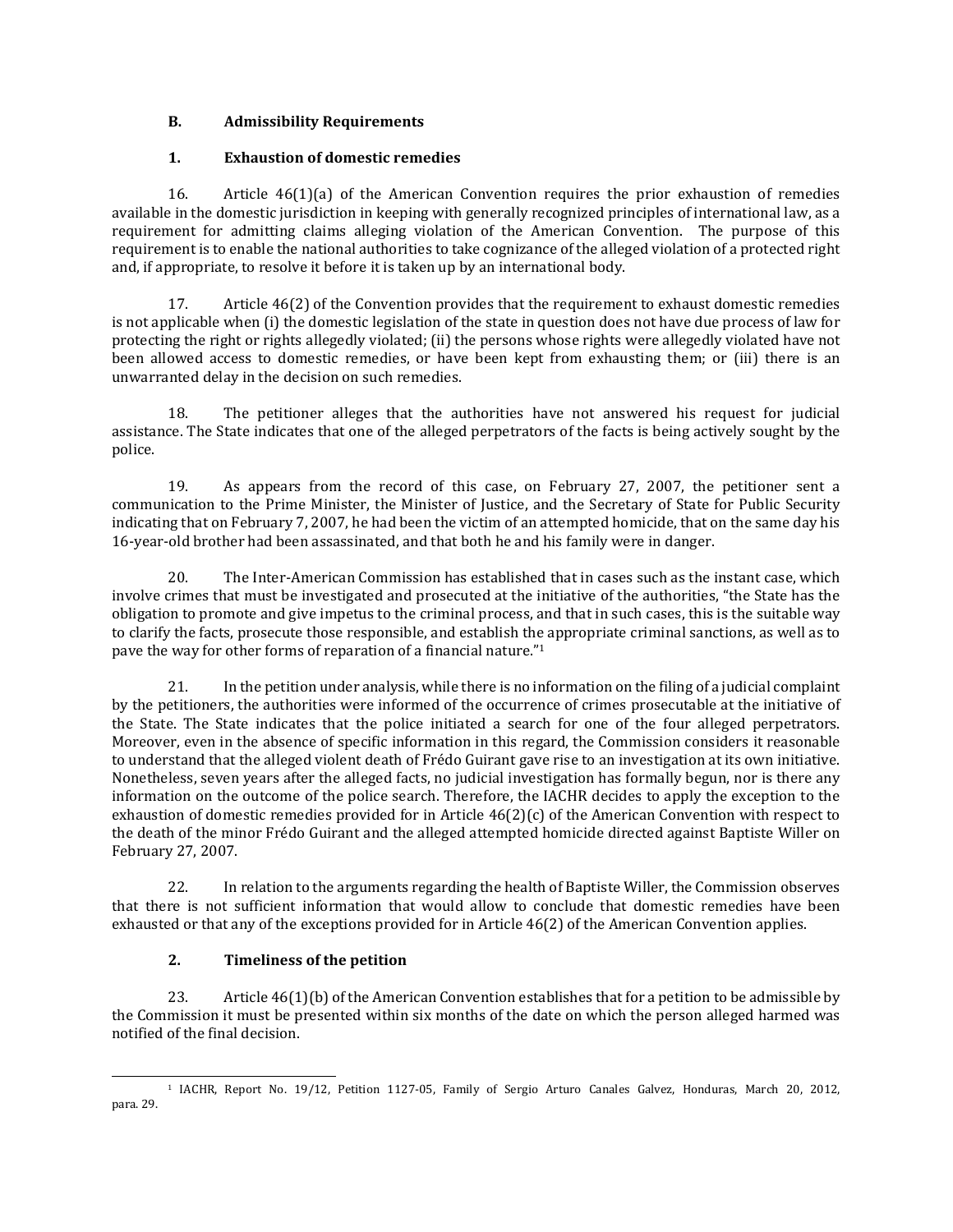24. In the claim under analysis, the IACHR has applied the exception to the requirement of exhaustion of domestic remedies pursuant to Article 46(2)(c) of the American Convention. In this respect, Article 32 of the Commission's Rules of Procedure establishes that in those cases in which the exceptions to the prior exhaustion rule apply, the petition should be filed in a time the Commission considers reasonable. To that end, the Commission should consider the date of the alleged violation of rights and the circumstances of each case.

25. In the petition under analysis, the facts alleged took place on February 27, 2007. The petition was filed on April 20, 2007. Therefore, the Commission concludes that this action meets the requirement established in Article 46(1)(b) of the American Convention.

# **3. Duplication of procedures and international** *res judicata*

26. It does not appear from the record that the subject matter of the petition is pending in any other international proceeding for settlement, or that it reproduces a petition already examined by this or any other international organization. Therefore, one should consider that the requirements established at Articles  $46(1)(c)$  and  $47(d)$  of the Convention have been met.

# **4. Colorable claim**

27. For the purposes of admissibility, the Commission should decide whether the facts alleged tend to establish a violation of any of the rights recognized in the American Convention, as stipulated in Article 47(b) of that instrument, or whether the petition is "manifestly groundless" or "obviously out of order," pursuant to Article 47(c). The criterion for analyzing admissibility is different from that used for the analysis of the merits, given that the Commission only performs a *prima facie* analysis to determine whether the petitioners establish an apparent or possible violation of a right guaranteed by the American Convention. It is a summary analysis that does not imply prejudging or issuing a preliminary opinion on the merits.

28. Neither the American Convention nor the IACHR Rules of Procedure require a petitioner to identify the specific rights allegedly violated by the State in the matter brought before the Commission, although petitioners may do so. It is for the Commission, based on the system's jurisprudence, to determine in its admissibility report which provisions of the relevant Inter-American instruments are applicable and could be found to have been violated if the alleged facts are proven by sufficient elements.

29. The petitioner argues that he was a victim of attempted homicide; that his 16-year-old brother was assassinated because of the persecution against him; and that the facts remain in impunity. At the same time, the State indicates that there has been no direct or indirect participation of state agents, and consequently it refers to the lack of state responsibility.

30. The Inter-American Commission understands that, according to the petitioner´s approach, there is an alleged denial of justice regarding purported violent attacks that are said to have resulted in the death of his brother and to have affected him. In that regard, the IACHR observes that if proven, the facts alleged could tend to establish possible violations of the rights at Articles 5(1), 8(1), and 25 of the American Convention with respect to Baptiste Willer and in Articles 19, 8(1), and 25 of the same instrument to the detriment of Frédo Guirant, all in relation to Article 1(1) of the American Convention. The Commission will examine the facts alleged in light of Article 19 of the American Convention, specifically in relation to the special duty of protection that corresponds to the states, in keeping with the principle of the best interest of the child and the *corpus juris* in relation to the rights of children and adolescents.

## **V. CONCLUSIONS**

31. The Inter-American Commission concludes that it is competent to examine the claims presented in this matter, and that the petition is admissible pursuant to Articles 46 and 47 of the American Convention. Based on the arguments of fact and law set forth above, and without it representing any prejudgment on the merits,